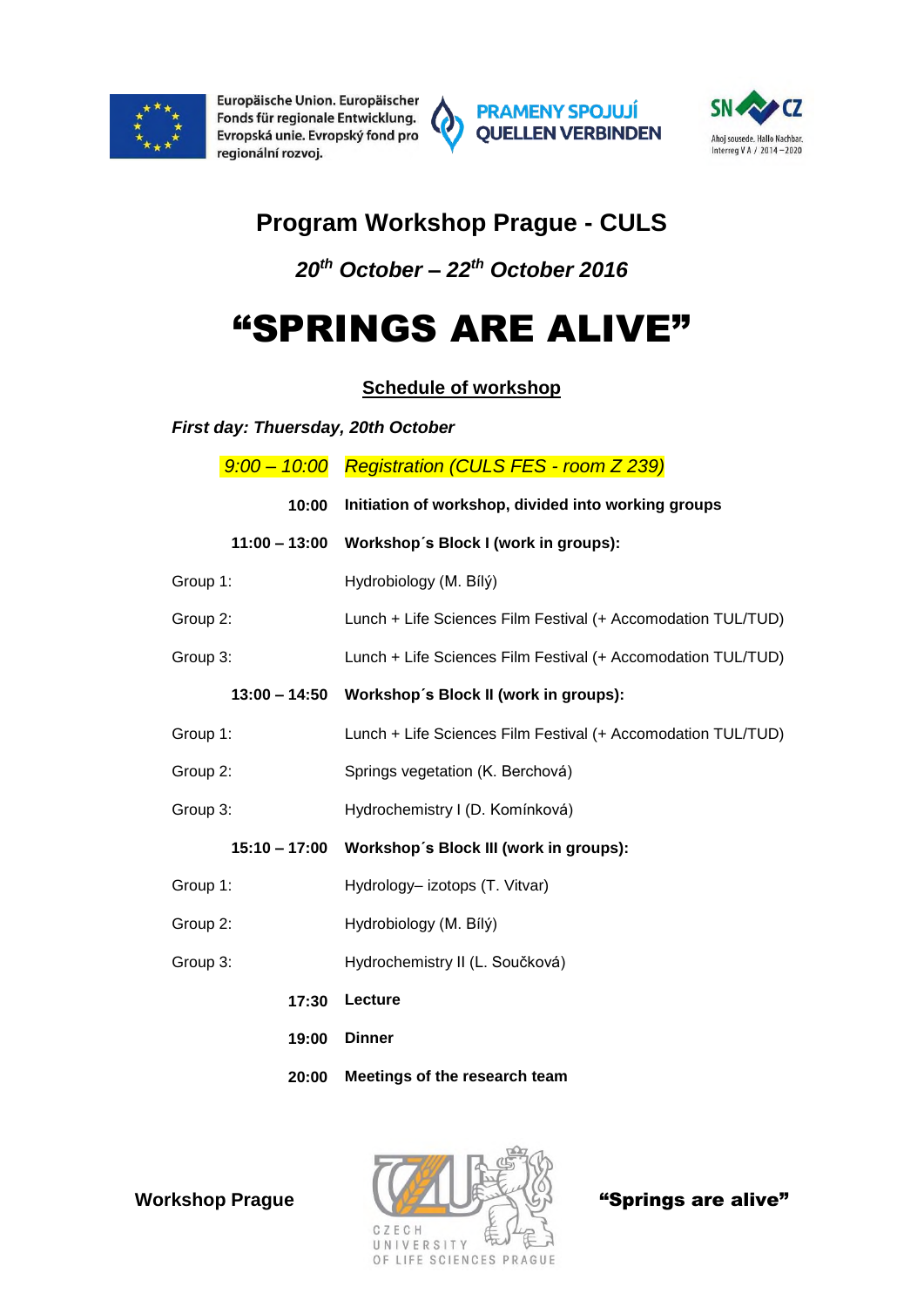

Europäische Union. Europäischer Fonds für regionale Entwicklung. Evropská unie. Evropský fond pro regionální rozvoj.





## *Second day: Friday, 21st October*

| $8:00 - 9:00$   | <b>Breakfast</b>                                   |
|-----------------|----------------------------------------------------|
|                 | 9:00 - 11:00 Workshop's Block IV (work in groups): |
| Group 1:        | Springs vegetation (K. Berchová)                   |
| Group 2:        | Hydrochemistry I (D. Komínková)                    |
| Group 3:        | Hydrology - izotops (T. Vitvar)                    |
| $11:00 - 13:00$ | Workshop's Block V (work in groups):               |
| Group 1:        | Lunch + Life Sciences Film Festival                |
| Group 2:        | Hydrochemistry II (L. Součková)                    |
| Group 3:        | Lunch + Life Sciences Film Festival                |
| 13:00 - 14:50   | Workshop's Block VI (work in groups):              |
| Group 1:        | Hydrochemistry I (D. Komínková)                    |
| Group 2:        | Lunch + Life Sciences Film Festival                |
| Group 3:        | Springs vegetation (K. Berchová)                   |
| 15:10 – 17:00   | Workshop's Block VII (work in groups):             |
| Group 1:        | Hydrochemistry II (L. Součková)                    |
| Group 2:        | Hydrology - izotops (T. Vitvar)                    |
| Group 3:        | Hydrobiology (M. Bílý)                             |
| 17:00           | <b>Dinner</b>                                      |

#### **19:00 Excursion: Old waste treatment plant Info and location:<http://stara-cistirna.cz/ops/cs/kontakty.php>**

**21:00 Free program**

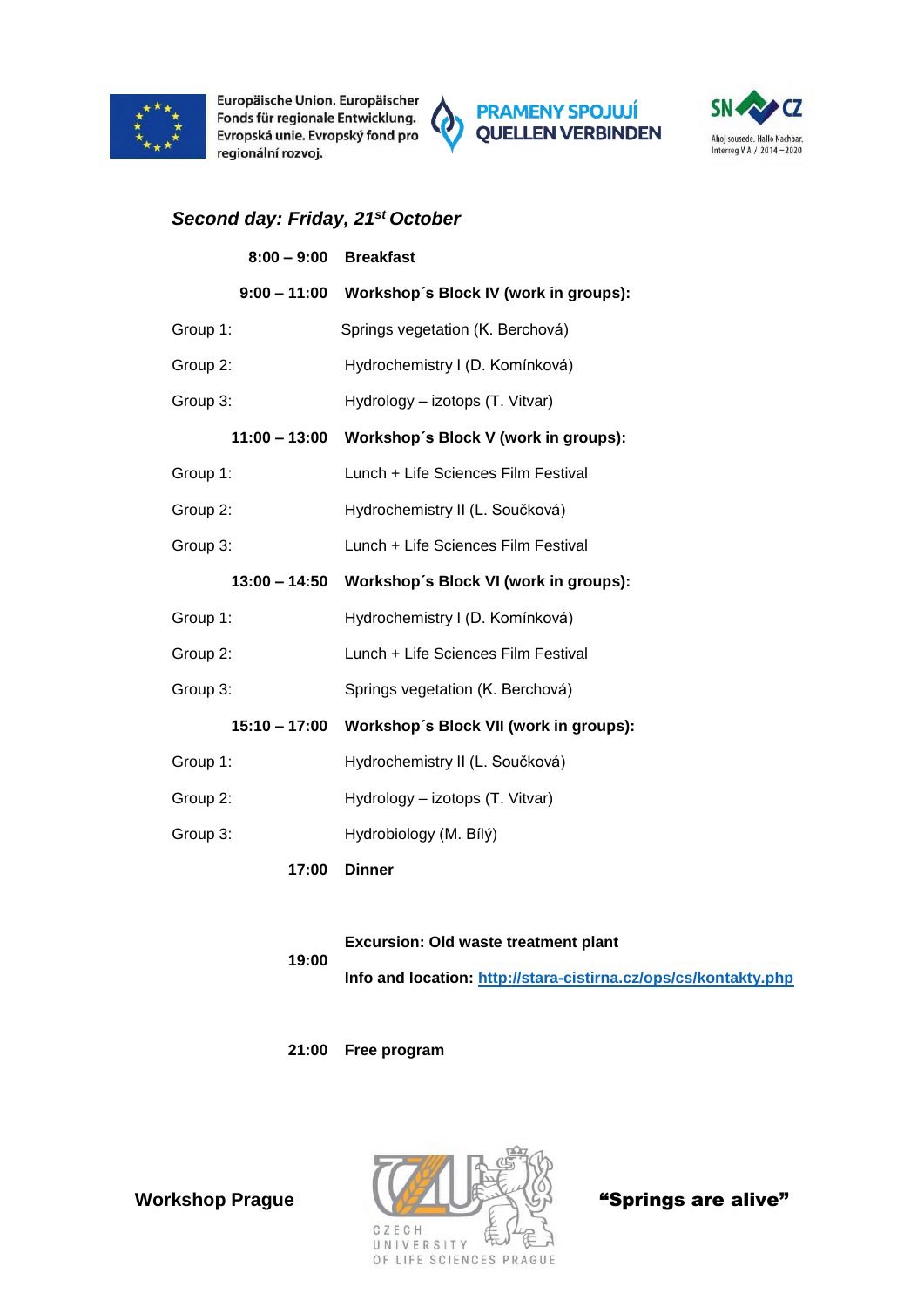

Europäische Union. Europäischer Fonds für regionale Entwicklung. Evropská unie. Evropský fond pro regionální rozvoj.





### *Third day (last): Saturday, 22nd October*

| $8:00 - 9:00$   | <b>Breakfast</b>                   |
|-----------------|------------------------------------|
| $9:00 - 12:00$  | Special program: "The Field works" |
| $12:00 - 13:00$ | Lunch, The end of workshop         |

#### **Location of workshop:**

Place: Czech University of Life Sciences, Faculty of Environmental Sciences *(in Czech "FŽP")* 

Room: Z 239 (registration of workshop)

Address: Kamýcká 129, Prague 6 - Suchdol

Google maps: <https://www.fzp.czu.cz/en/r-9406-about-faculty>

GPS for navigations: 50.1295033N, 14.3705094E

#### Campus map:

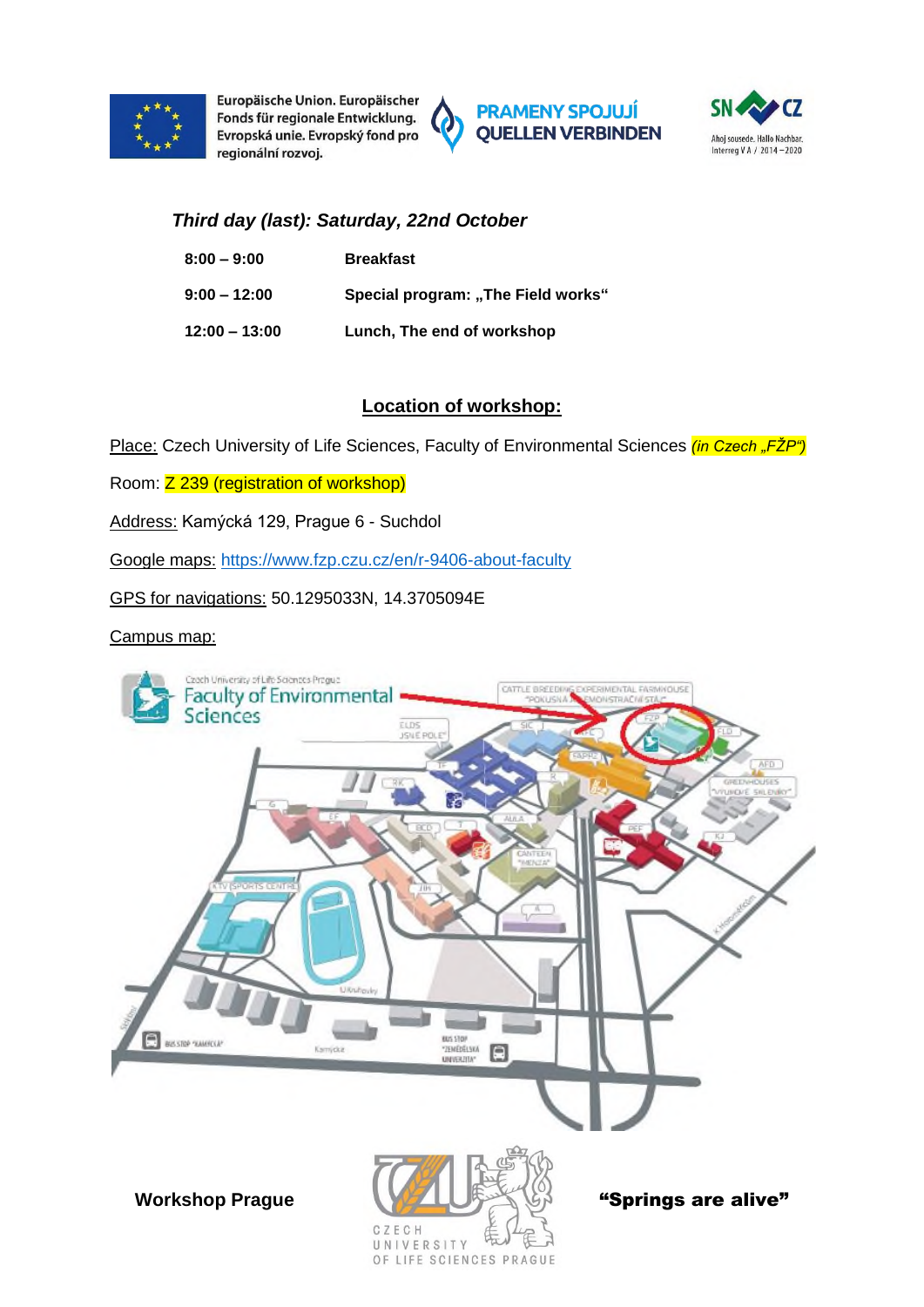

Europäische Union. Europäischer Fonds für regionale Entwicklung. Evropská unie. Evropský fond pro regionální rozvoi.







# **Location of accomodation of participants from TUL and TUD:**

Name: Pension Veselá Milka: [www.penzionveselamilka.webnode.cz](http://www.penzionveselamilka.webnode.cz/) 

Address: Unětice 152, Praha- západ, 252 62 Unětice

Google maps:

[https://www.google.cz/maps/place/Penzion+Vesel%C3%A1+Milka/@50.1491984,14.363280](https://www.google.cz/maps/place/Penzion+Vesel%C3%A1+Milka/@50.1491984,14.3632802,15z/data=!4m5!3m4!1s0x0:0x8857cf8dc18dfd41!8m2!3d50.1491984!4d14.3632802) [2,15z/data=!4m5!3m4!1s0x0:0x8857cf8dc18dfd41!8m2!3d50.1491984!4d14.3632802](https://www.google.cz/maps/place/Penzion+Vesel%C3%A1+Milka/@50.1491984,14.3632802,15z/data=!4m5!3m4!1s0x0:0x8857cf8dc18dfd41!8m2!3d50.1491984!4d14.3632802)

GPS for navigations: 50.1492639N, 14.3632808E

The road between CULS and Pension (9 minutes by car):



## The route in map:

[https://mapy.cz/zakladni?planovani](https://mapy.cz/zakladni?planovani-trasy&x=14.3613417&y=50.1389391&z=14&rc=9g9hsxYIra35blmG&rs=addr&rs=stre&ri=8983939&ri=153961&mrp=%7B%22c%22%3A1%2C%22tt%22%3A1%7D&mrp=%7B%22c%22%3A1%2C%22tt%22%3A1%7D&rt=&rt)[trasy&x=14.3613417&y=50.1389391&z=14&rc=9g9hsxYIra35blmG&rs=addr&rs=stre&ri=898](https://mapy.cz/zakladni?planovani-trasy&x=14.3613417&y=50.1389391&z=14&rc=9g9hsxYIra35blmG&rs=addr&rs=stre&ri=8983939&ri=153961&mrp=%7B%22c%22%3A1%2C%22tt%22%3A1%7D&mrp=%7B%22c%22%3A1%2C%22tt%22%3A1%7D&rt=&rt) [3939&ri=153961&mrp=%7B%22c%22%3A1%2C%22tt%22%3A1%7D&mrp=%7B%22c%22](https://mapy.cz/zakladni?planovani-trasy&x=14.3613417&y=50.1389391&z=14&rc=9g9hsxYIra35blmG&rs=addr&rs=stre&ri=8983939&ri=153961&mrp=%7B%22c%22%3A1%2C%22tt%22%3A1%7D&mrp=%7B%22c%22%3A1%2C%22tt%22%3A1%7D&rt=&rt) [%3A1%2C%22tt%22%3A1%7D&rt=&rt=](https://mapy.cz/zakladni?planovani-trasy&x=14.3613417&y=50.1389391&z=14&rc=9g9hsxYIra35blmG&rs=addr&rs=stre&ri=8983939&ri=153961&mrp=%7B%22c%22%3A1%2C%22tt%22%3A1%7D&mrp=%7B%22c%22%3A1%2C%22tt%22%3A1%7D&rt=&rt)